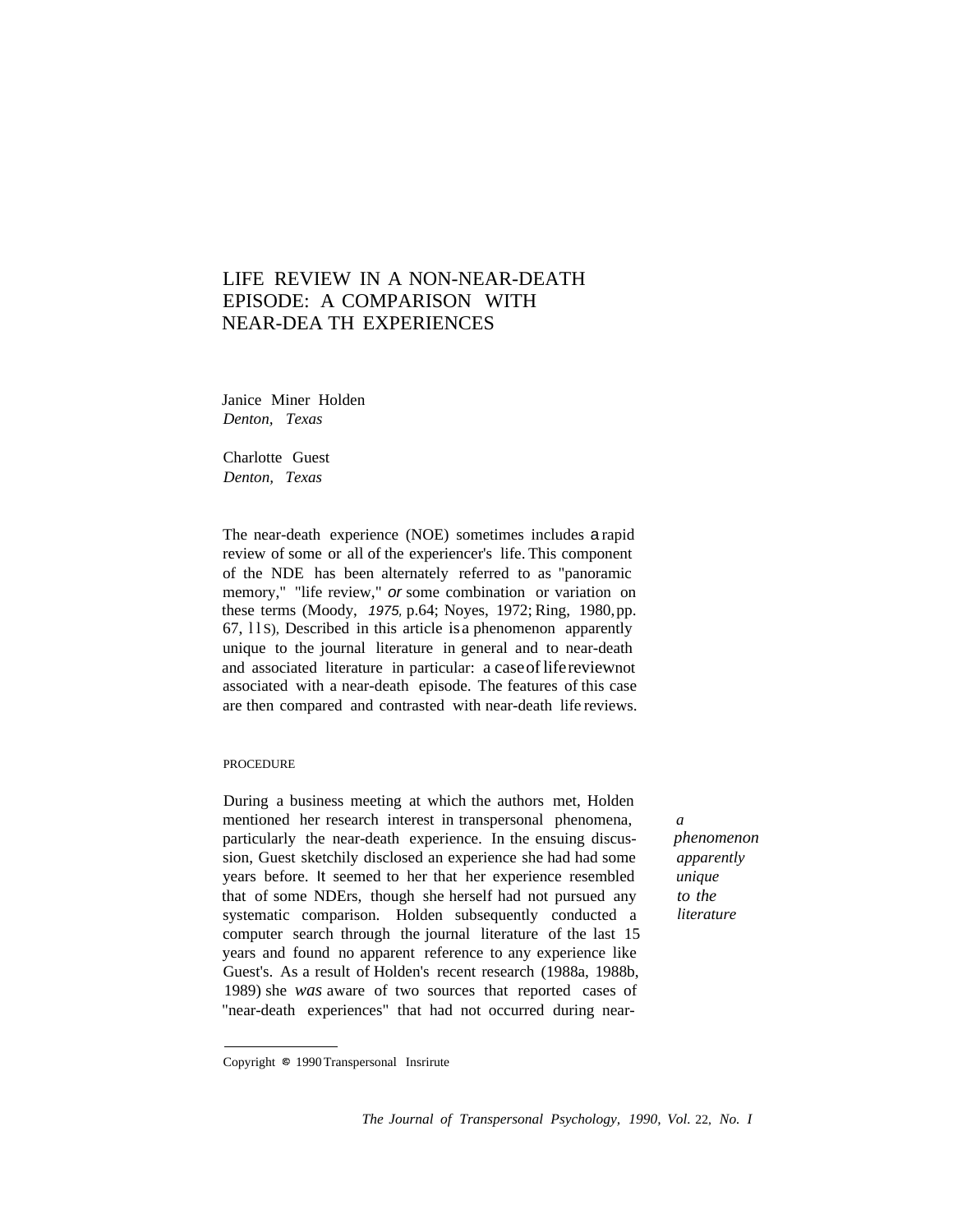death episodes (Gabbard, Twemlow &Jones, 1981; Ring, 1984, p. 220 ff), but neither of these included the life review component. Holden proposed a collaboration in an intensive case study, as follows:

- L that Guest would refrain from any research on NDE's or related phenomena until the data-gathering process was completed,
- 2. that Guest would submit a written description of her experience and its aftermath, including complete detail and excluding interpretation or speculation,
- 3. after which Guest would participate in oral interview and written data collection pertaining to her experience and its aftermath in her life,
- 4. that Holden would prepare a manuscript based on the findings, to which Guest would have the opportunity to make editorial suggestions or co-author.

Guest agreed to this format and chose to co-author, out of a concern that this article accurately reflect her experience and because of her own background in journalism.

# GUEST'S LIFE REVIEW

*an awareness of emotional* pain

The date was July 13, 1983-it was a Thursday. The time was an unspecified few minutes during the noon hour-probably around 12:30.It was hot and sunny. The day was memorable because my husband and I were separating after 16 years of marriage. Earlier, I had gotten our two sons ready for day care and fed them breakfast. I rushed them out of the house so we would not seetheir dad packing his things in[to] the car. I went to work.

I was aware of [emotional] pain, but I wasn't thinking much about it. I felt numb. . . .

I was a professional writer in a college information officeat that time. I had a news release to write that day-a straightforward two or three pages, or normally less than an hour's work. It took me all morning and well into the noon hour to complete.I had a work-related errand to run at that time and Leftto attend to it.

My office [was] on the third floor ... I was consciously concentrating on business, but also tuned in to my inner emotional state. . . . My surroundings did penetrate my consciousness to a degree.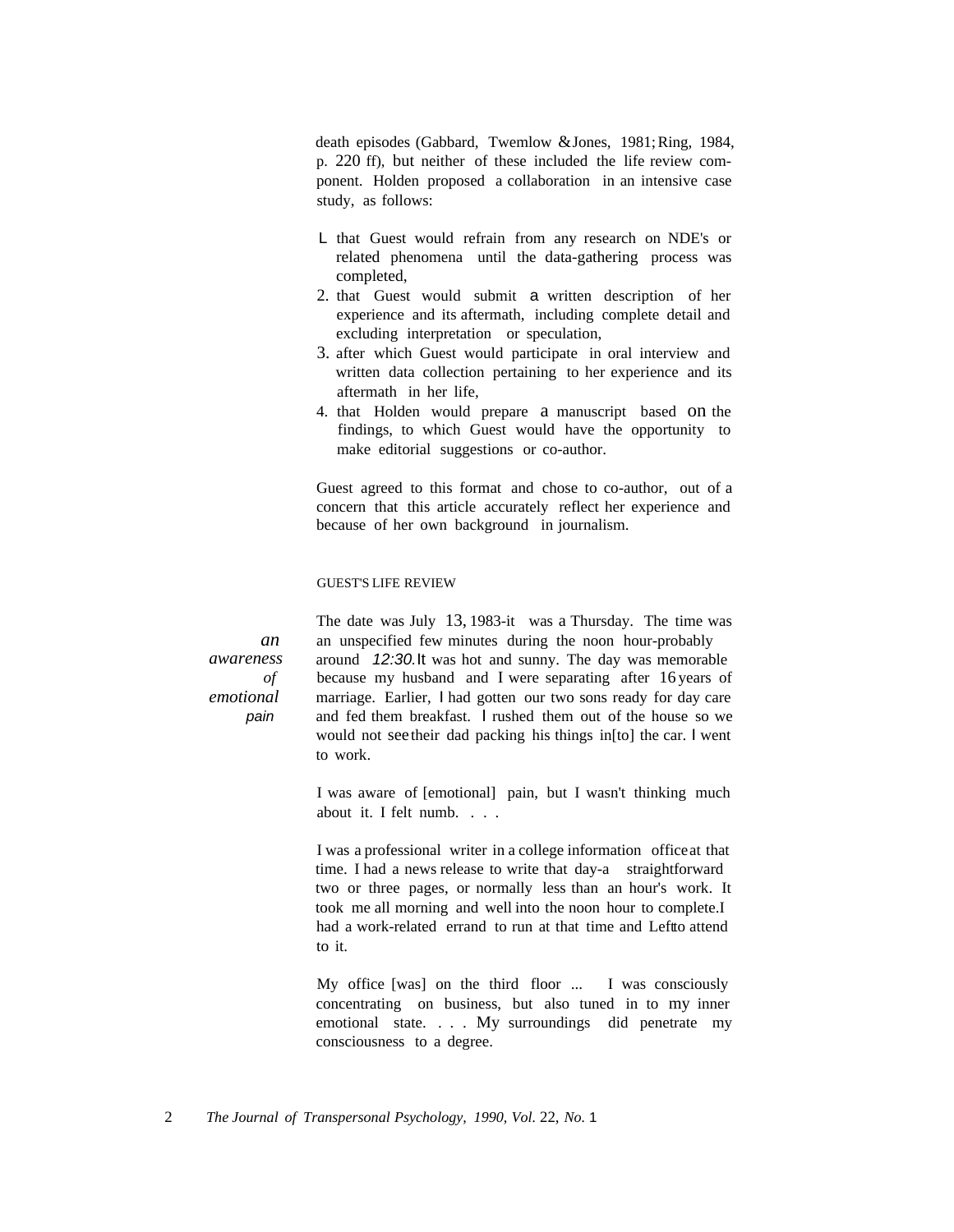As I came down the last flight of stairs, I was aware of dimness, pleasantly cool on a July day in Texas. The lights probably weren't on. I [was] vaguely aware that someone was in the hall . . . someone else passed. . . otherwise, it was quiet. I turned to my right and walked about 10-12 steps to the glass door. Sometime during that time, my experience began.

Details of a 20-year relationship flicked through my head-> fast, fast, but full, complete. Did they go from first to last? Yes, they must have. They were restricted to a single relationship, and further confined to the seemingly innocuous incidents and the unequivocally bad incidents, arguments, and omissions of that relationship. In each, I saw and understood the behavior of both of us. In a new way, I understood the behaviors, understood what the consequence would be-and then the consequential scene would come, and the next and next.

I seem to recall understanding that sometimes what we actually said was not what we were arguing about-that many times, we didn't know ourselves wen enough at the conscious level to know what was really bothering us. The understanding was newly accessed, but seemed part of the memory, i.e., presentif unnoticed-at the time of the remembrance, not something that came later. The best way I can explain it is that as sound is part of current videotape-sight and sound are integral-the underlying deep understanding was simply part of the memory. To expand-l could remember the emotions going on in the events, but that remembrance was "soft." The "loud" memory was this warm understanding that I apparently had but previously had no access to, The memories themselves were light emotional impact-like, "remember when we went to the mall?" The understanding was heavy impact-like, "remember what you were doing when you heard John Kennedy was shot?"

It was fascinating and breath-taking, Yet as I experienced this, I was aware-as sometimes I am not-e-of the heat of the noonday, of walking in the bright sun by the swimming pool; I was vaguely aware of where [ was and that I was walking. I do not remember meeting anyone; there were few people out at that time ofthe day. I have always believed that the experience was fragile, and that any interruption would have destroyed it, stopped it. None occurred, and I've always been thankful,

I've no specific memory of the events I looked at, just patterns of behavior and consequences. . . . I've no idea how many individual memories surfaced-s-I have a vague recollection of the whole thing starting with a memory when I was 19or 20 something I had completely forgotten, so that my attention

*deep understanding was part of the memory*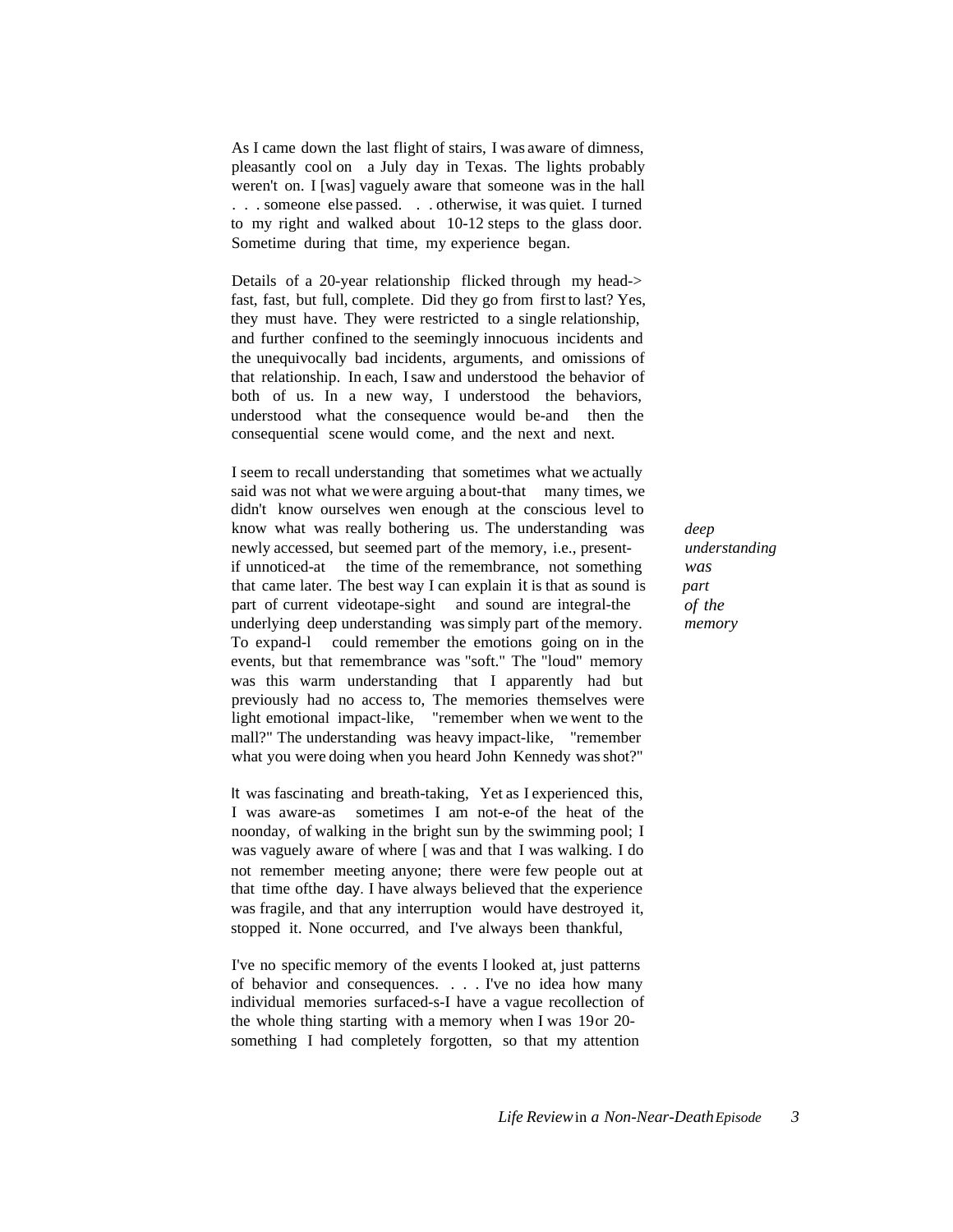immediately focused intently, rather like a riveting sentence to lead into a good journalism story. I remember that a number of memories involved detailed conversations. (It doesn't surprise me that I should store conversations like that; my memory for conversations at the conscious level is naturally excellent and has been trained as well.)

The memories simply began and ended, as if a tape had started and stopped. Although the memories were completed, the experience was not.I felt incredulous, overwhelmed, awed. The aftermath lasted longer, perhaps, than the experience itself.

. . . The understanding I felt came from within, it seemed to me, and seemed permeated with a totally unconditional love. This love was overwhelming, the kind my [Christian] faith would normally associate with God, but my subjective experience is that this came from me, was/is a part of me. To know that such love could be a part of me was stunning, even thrilling. The complete understanding and complete love were part of each other.

A lot of painful feelings were reviewed in this experience. Come to think of it, it was a sequential strand woven through a relationship, and I spontaneously reviewed the entire length of it, so far as I know. Anyway, the painful feelings "at the top" were augmented by the understanding running concurrently beneath the conscious thoughts and feelings.

*the experience wiped* away my *anger,* my *hurt*

The experience wiped away my anger, and my hurt. My understanding at the end was that two people were responsible for this relationship, and we had both tried to do the best we could. I realized I still loved my husband-s-that understanding had been buried for some time under an accumulating pile of anger and pain. Somehow, I felt forgiveness for the shortcomings of both of us. I also realized that the accumulated pain we had both experienced was so deep that our chances of reconciliation were extremely slim unless he experienced something similar to [this experience of] mine. I felt great grief, and wondered why this understanding had to come to me now.

I sat in my car and cried hard for perhaps fiveminutes. At that time, I had not cried so long in years, Instead, I had been very logical, very adult. . . . For a long time, I had ... been leading a life of containment.

Who is it who said, "Counseling is learning what we already know?" This felt like that. Somewhere in my unconscious is a non-judgmental Recorder that notices and understands with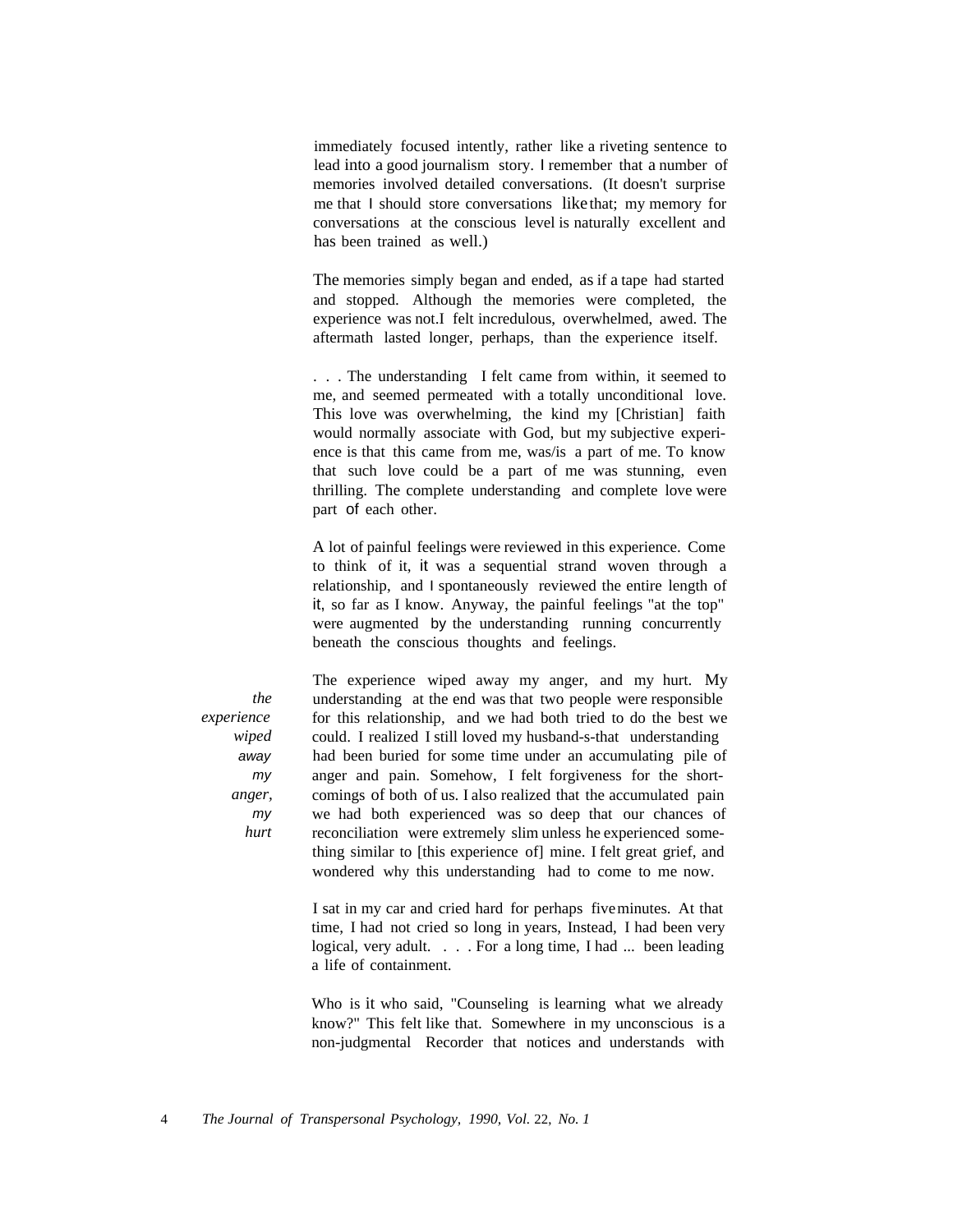love, even when I (consciously) don't. I believe it must exist in everyone ....

This event has been important to me, from the start. **In**deciding to set down the details, I looked back in the journal 1 began about that time, and checked with friends. I asked my exhusband whether I had talked about it. There is almost nothing. I think, in the course of writing this, that part of the silence may be the difficulty to communicate an experience with no shared [referents]. I've found this difficult, and I am not satisfied with what I have down. I've had to use metaphor a lot, which is inexact and limiting. The vocabulary at our cores may not exist. ...

What *did* it do for me? At the time, it was highly important to me that I not feel hate, Anger was okay, but not hatred. "Behaving well" was important. Both aims were achieved, largely due to the understanding and forgiveness of both of us that came out of this experience, I believe. I also believe I paid a price-i-I[retained] a lot ofthe understanding afterwards, which made it pretty difficult to maintain a victim or "it's his fault" stance. As a result, I had a lot of guilt and even more grief to work through. **It**has taken a long time. And yes, sometimes I've thrown accusations out anyway. Only I have to apologize later, because I know they aren't true. That knowing is not always comfortable ....

Slowly, over the years, I think this experience has had increasing effect. Even if I can't access that understanding at will, I know it is there. Now, sometimes, I will behave under stress in a familiar [pattern], suddenly notice what I'm doing-and stop the negative stuff. That strong understanding has simply become part of what I know about myself. A time or two, I've even thought of more productive behavior to utilize. Frequently not, of course. I have found forgiveness of self to be an ongoing process, requiring continuous work.

I hold a master's degree in counseling. . . this experience has influenced both my theory and behavior with clients. I began classes in January, 1984. Sometimes I wonder if I would have begun on the degree without this experience. Certainly, that experience was part of a six-month period in my life when I would say my understanding of myself and others grew faster than at any time since I was two (years old].

I think I have a lot more to learn from that experience. I would like to be able to access that accepting understanding againideally at will. I have no idea if that is possible ....

*this experience has had* increasing *effect*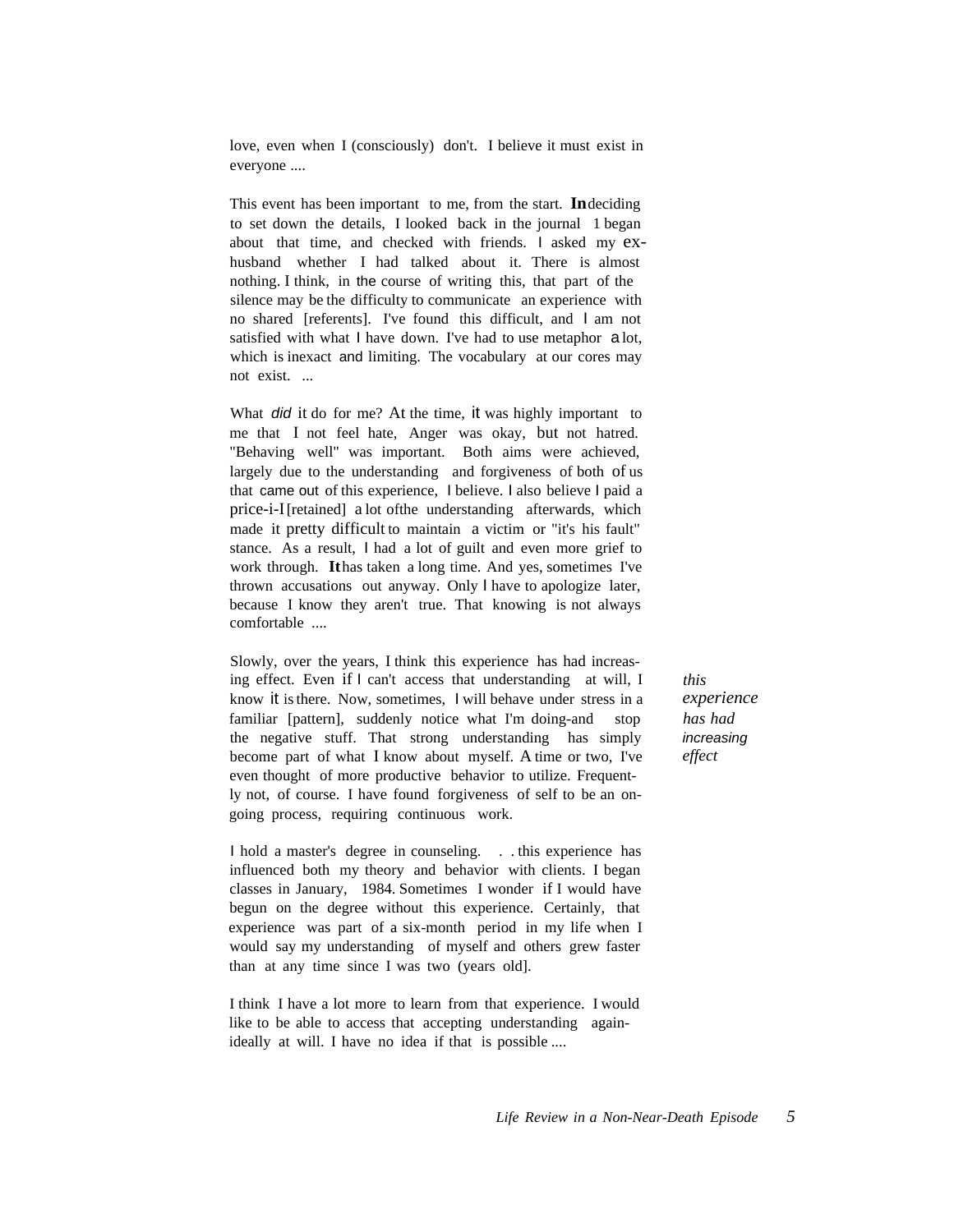This was a cognitive *and* feeling experience. But what did it feel like? Were you ever lost as a child, and scared, and desperate? And found your way home at last, to the warmth and shelter of someone's arms? And you knew, you just *knew,* as you never had before, how much, how very much, you were loved, and the tight, desperate feeling inside loosened and relaxed, and warmth tingled through your body, and laughter danced joyously behind the warmth on a tide of rising effervescence, of total, peaceful well-being, You were Home. This felt like that. And the wonder was-t-the wonderful wonder was-s-I bad been trying to find my way home, and I suddenly realized I had been there, all along. It was inside myself.

#### COMPARISON OF GUEST'S LIFE REVIEW WITH NDERS' LIFERE\lIEWS

Subsequent to submission of her summary, Ouest was interviewed on some points of clarification, and she completed the Life Changes Questionnaire (Ring, 1984, pp. 276-79), the Religious Beliefs Inventory (pp, 282-83), the Psychic Experience Inventory (pp, 285-94), and a questionnaire devised by Holden to clarify some points regarding the review and its aftermath.

Assessment of experiences such as these is still at a very preliminary level. Guest's experience was totally subjective and, unlike at least some near-death experiences, completely lacking in external verification. We acknowledge the limitations of exclusive reliance on self-report. Wealso acknowledge the limitations of use of assessment instruments for which reliability has not been established. Despite their limitations, these ate the best methods of assessment available at this time. The reader is asked to keep these points in mind while pursuing the following comparison.

# *Characteristics of the Review*

A comparison of self-reported characteristics of Guest's life review with those of NDErs' life reviews is presented in Table I.

By comparison, life reviews within the context of near-death episodes and Guest's life review, which occurred outside that context, appeared, in most ways, to be indistinguishable. Examples from the NDE literature can be found in which the life review occurred during the near-death episode before loss of consciousness and without a sense of being out-of-body (Noyes & Kletti, 1977; Sabom, [982, p. 50). And one NDEr's review consisted exclusively of a reliving "of the outstanding

*6 The Journal of Transpersonal Psychology, 1990, Vol.* 22, *No.1*

*preliminary level of assessment*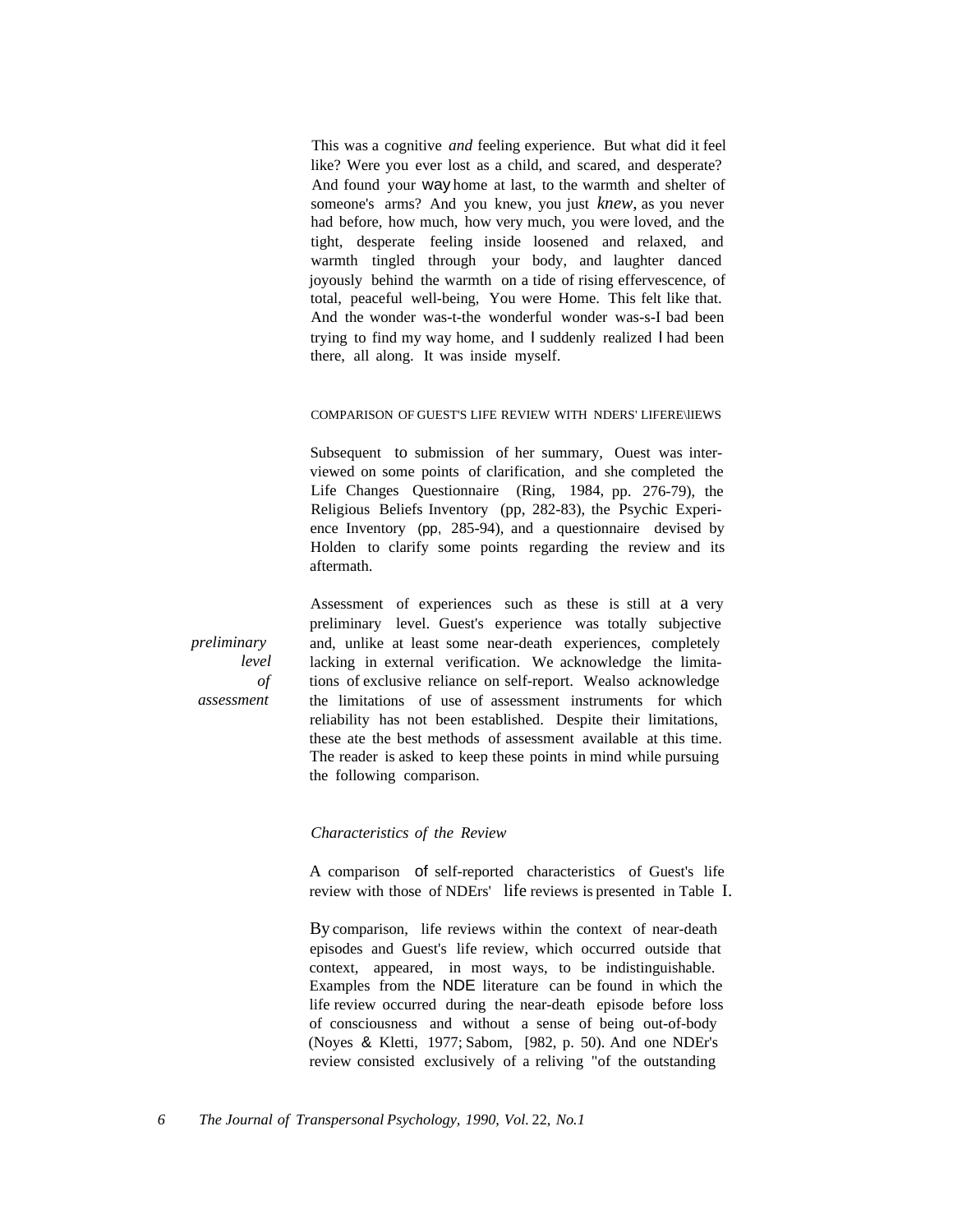events she and her husband had shared" (Noyes & Kletti, 1977, p, 190), very reminiscent of the thematic content of Guest's review. While still within the range of NOEs, these features represent the minority ofNDEs, based on the proportion with which they are mentioned in the literature.

Even Guest's new understanding of the causes of the demise of her marriage had its parallel in some ND life reviews. For example, consider the following interview between a neardeath researcher and a male subject whose ND life review had occurred after an auto accident:

*Respondent:* ... It was like I got to see some good things I had done and some mistakes I had made, you know, and try to understand them. It was like: "Okay, here's why you had the accident. Here's why this happened. Because so and so and so:' ... It all had meaning. Definitely.

*Interviewer:* Were most of (the things you viewed) positive? Negative?

*Respondent:* The interesting thing about that: They were *both.* But there was *no feeling* of guilt. It was *all right* . . .

*Interviewer:* ... But somehow you were understanding your life in a way that you've never been able to understand it before.

*Respondent:* Yeh, in a new context. A whole new context (Ring, 1980, p. 73).

Whereas some characteristics of Guest's experience fall in the mainstream of NOE characteristics and some are at the extreme of the range of NOE characteristics, three aspects of Guest's experience fall outside the range that is described in the NOE literature. One is the obvious difference in circumstances: non-near-death VB. near-death;however, the parallel between physical death in the NOE and death ofa primary relationship in Guest's experience is noteworthy. A second difference is Guest's relatively greater awareness of physical sensations arising from external stimulation, for example, the warmth of the day and the brightness of sun on water. Perhaps she was free to attend to these sensations because her focus was not drawn to the presumably riveting components of a near-death episode, be it accident, crisis of illness, or suicide attempt. A third is Guest's pre-experience conscious desire to avoid hating her husband, a goal that the review helped her to achieve. No such motivation on the part of ND Ers, and ND life reviewers in particular, is noted in the literature.

*characteristics in midstream, at extreme range, and outside the range*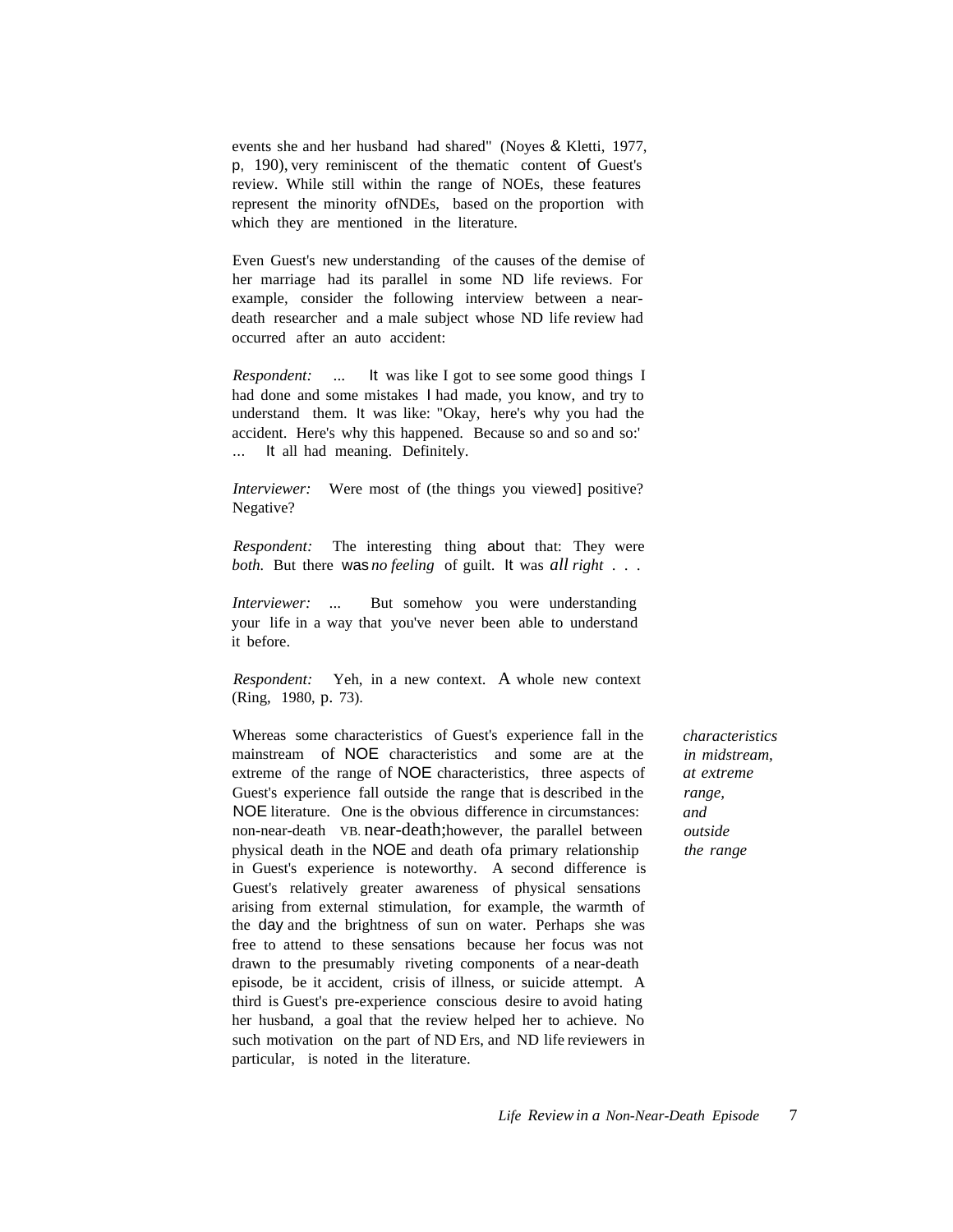TABLE I COMPARISON OF CHARACTERISTICS OF THE NeAR-DEATH AND NON-NEAR-DEATH LIFE REVIEW

|                          | NDErs' Reviews"                                                                            | Guest's Review**                                                                 |
|--------------------------|--------------------------------------------------------------------------------------------|----------------------------------------------------------------------------------|
| circumstances            |                                                                                            |                                                                                  |
| physical                 | near-death episode                                                                         | not a near-death episode                                                         |
| psychophysiological      | ranging from before loss of consciousness to deep<br>into episode of unconsciousness       | fully conscious                                                                  |
| psychological            |                                                                                            |                                                                                  |
| awareness of death       | experiencer mayor may not believe physical death<br>to be imminent or present              | no conscious thoughts of physical death;<br>awareness of "deatb of relationship" |
| prior motivation         | no prior conscious motivation to seek NDE                                                  | prior conscious motivation to "not hate" and to "behave well"                    |
| content                  |                                                                                            |                                                                                  |
| speed                    | rapid yet vividly detailed replay of experiences                                           | same                                                                             |
| comprehensiveness        |                                                                                            |                                                                                  |
| length                   | complete life span or only selected segments;<br>sometimes future experiences              | only past memories of marriage relationship                                      |
| depth                    | ranging from complete review of even most<br>"insignificant" memories to "highlights" only | complete review                                                                  |
| order                    | chronological, retrograde, or holistically instantaneous                                   | chronological                                                                    |
| sensory                  | predominantly visual, sometimes with auditory,<br>olfactory, or gustatory recall           | predominantly visual with auditory recall only                                   |
| pleasantness of memories | exclusively pleasant, predominantly unpleasant, or both                                    | both                                                                             |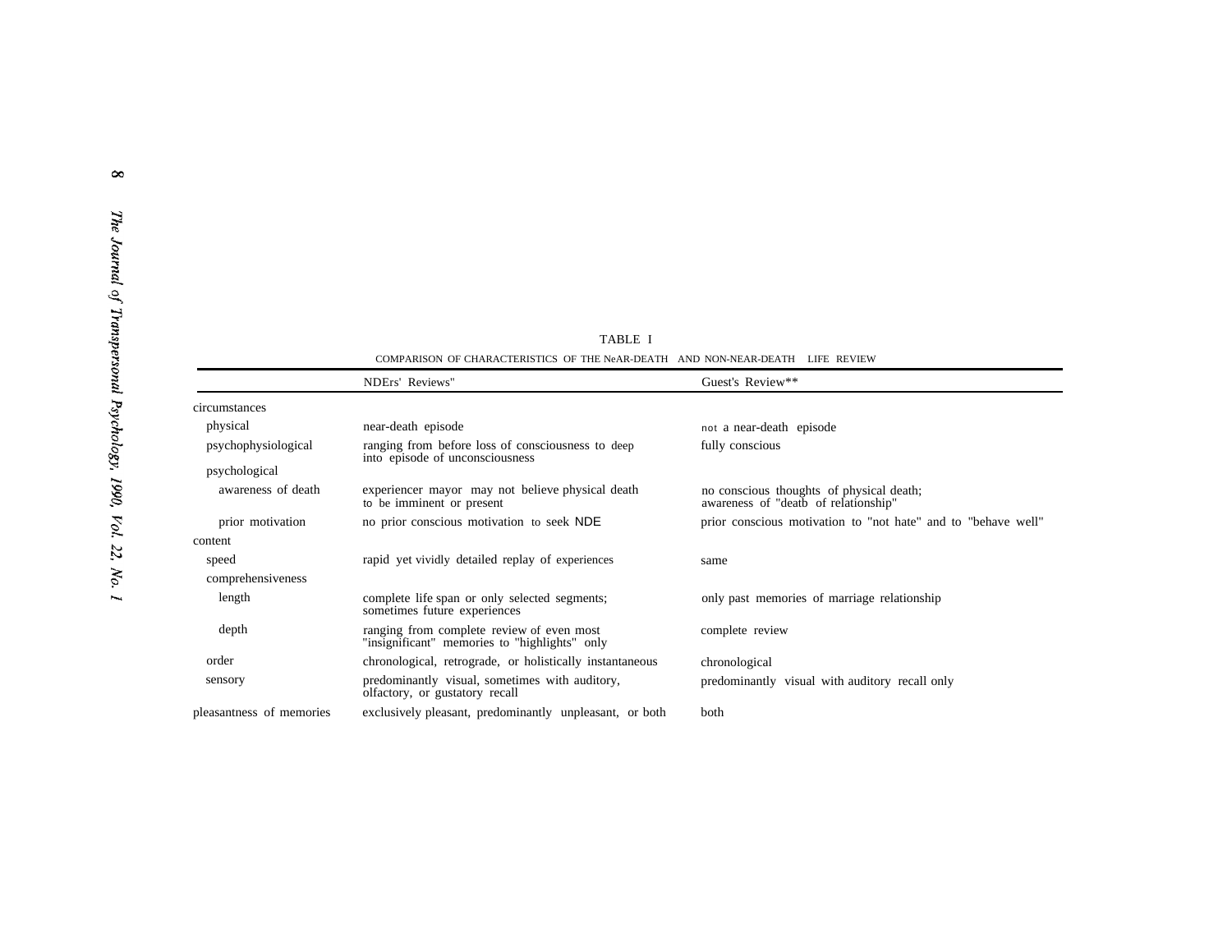| participation                             |                                                                                                                                          |                                                                                                                                                                                                                                                                        |
|-------------------------------------------|------------------------------------------------------------------------------------------------------------------------------------------|------------------------------------------------------------------------------------------------------------------------------------------------------------------------------------------------------------------------------------------------------------------------|
| control over experience                   | ranging from complete control to complete lack of control,<br>i.e., review is "happening to" experiencer                                 | complete lack of control                                                                                                                                                                                                                                               |
| involvement in review                     | ranging from total spectatoring to total reexperiencing                                                                                  | simultaneous spectatoring and reexperiencing                                                                                                                                                                                                                           |
| emotional reaction                        | ranging from ecstatic joy to deep sadness                                                                                                | three levels:<br>1. (surface) original emotions associated with each memory<br>2. warmth, acceptance, and harmony associated with deep<br>understanding of causal factors in demise of relationship<br>3. surprise associated with discovery and revelations of review |
| involvement of "presence"                 | may be director, guide, or uninvolved bystander during<br>review; absent during review hut present before or<br>after; or totally absent | totally absent                                                                                                                                                                                                                                                         |
| awarness of physical body I<br>sensations | apparently absent                                                                                                                        | present, though attention predominantly<br>focusedon review                                                                                                                                                                                                            |
| attention to physical<br>surroundings     | diminished, greatly diminished, or totally absent                                                                                        | greatly diminished                                                                                                                                                                                                                                                     |
| ineffability                              | great difficulty describing experience in "earthly language"                                                                             | same                                                                                                                                                                                                                                                                   |

\*A composite of variations described by Moody (1975), Noyes (1981), Ring (1982), and Sabom (1980). **\*\*Boldface**indicates deviation from near-death life review composite description.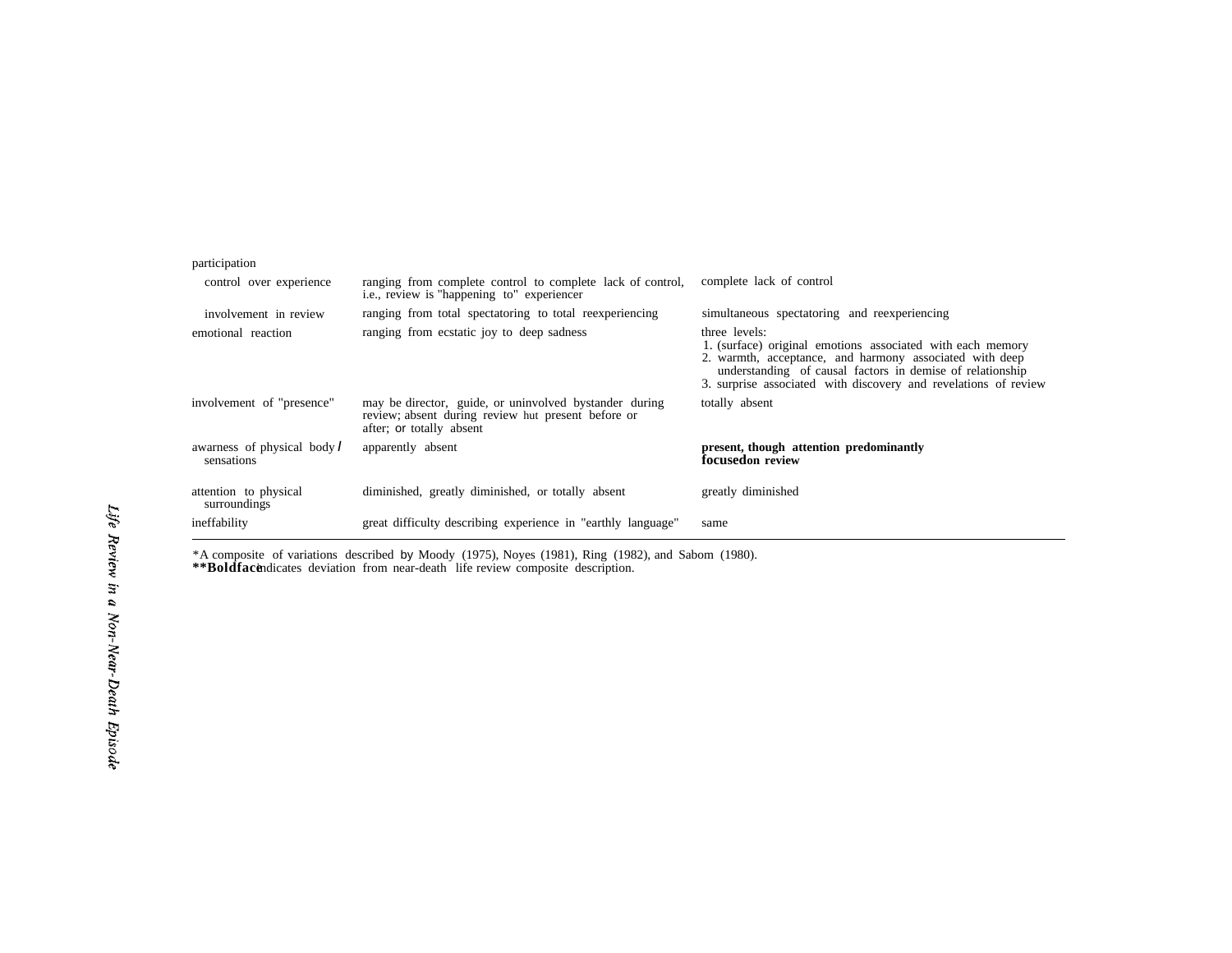# *Aftermath of the Review*

NDErs have reported changes in themselves that seem to them to have resulted from their NDEs: personality changes, value changes, changes in religious and spiritual orientation, and changes in psychic experiences and belief in psychic phenomena (Ring, 1984). Not all of their NOEs contained life reviews; to the best of our knowledge, no research has been conducted which analyzed aftermath changes by NDE cornponent such as, in this case, the life review. Therefore, the best comparison that can be undertaken at this time is that between the aftermath of Guest's non-near-death life review and the aftermath of NDEs as a whole, only some of which contained life reviews.

Personality change has been noted in the aftermath of the NDE. Based on interview data as wellas one item from the Ufe Change Questionnaire (LCQ), Ring (1984) concluded that, apparently as a result of the NDE, experiencers felt a greater sense of self worth (p. 102). Similarly, Guest reported an aftermath increase in self-worth, both in her account, during our interview, and on the LCQ.

Changes in values have also been found as part ofthe aftermath of the NDE (Ring, (984). NDErs' concern for others tended to increase strongly, and concern with impressing others tended to decrease; so did Guest's. NDErs' appreciation of life tended to increase strongly; Guest did report some increase in her appreciation of life, but attributed the change to her divorce, not the life review. Materialism tended to decrease among NOErs; Guest's reportedly increased. Similarly, NDErs' quest for meaning tended to increase strongly, whereas Guest's reportedly increased only slightly. In fact, her answers to the six LCQ items on the "quest for meaning" subtest were mixed: three "increase" responses; two responses of "no comment," one of which she followed by writing the question, "What's a higher consciousness?"; and one response indicating that her life review had, in fact, "furnished the pieces to complete that search to my satisfaction for now."

Changes in religious and spiritual orientation have also been noted in the aftermath of the NOE. Based on interview data as wellas responses to the Religious BeliefsInventory (RBI), Ring (1984) concluded that in the aftermath, NDErs are likely to shift away from a "conventional (italics deleted] (Christian) religious orientation" toward "universalistically spiritual orientation" (p, 145). Ring described the latter as

*an aftermath increase in self worth*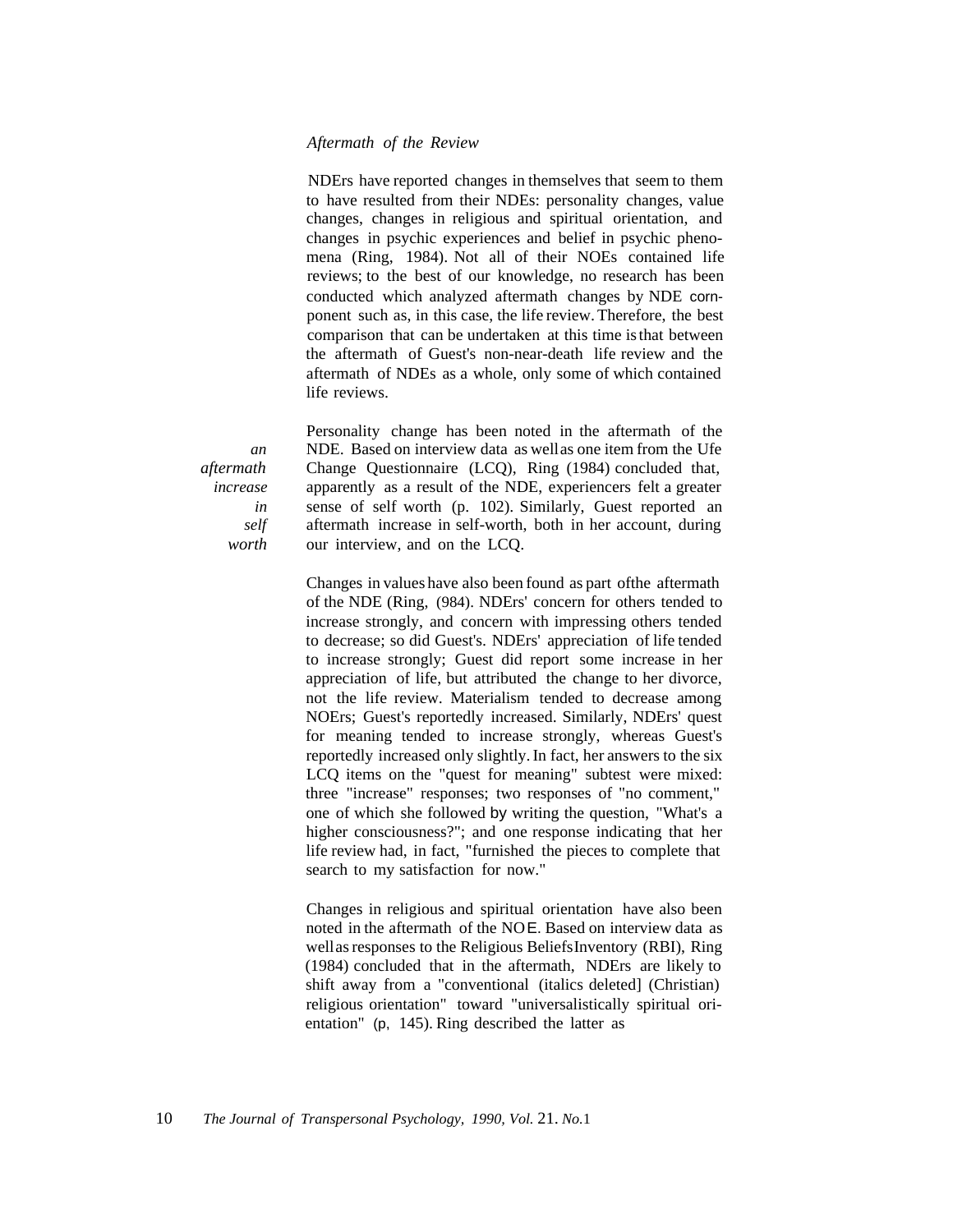- 1, A tendency to characterize oneself as spiritual rather than religious per se,
- 2, A feeling of being inwardly close to God,
- 3. A deemphasis of the formal aspects of religious life and worship.
- 4. A conviction that there is life after death, regardless of religious belief.
- 5. An openness to the doctrine of reincarnation (and a general sympathy toward Eastern religions).
- 6. A belief in the essential underlying unity of all religions.
- 7. A desire for a universal religion embracing all humanity (p. 146).

An RBI score of zero would indicate no change, a negative score a shift toward conventional religiosity, and a positive score a shift toward universalistic spirituality. The mean score for "mainline Christian" NDBrs was 4.45, non-NDE neardeath survivors was 4.92, and other respondents (International Association for Near-Death Studies members who had never knowingly been close to death) was 4.41 (p. 312). Because Guest described herself as a Methodist, comparison to these three groups of "mainline Christians" seemed most appropriate. Her score was 3, indicating a lower-than-average shift toward universal spiritual orientation by comparison with any of the three Christian groups.

Two specific points merit further attention. Approximately two thirds of NDErs report an increased "openness to the notion of reincarnation" (p. 158).By contrast, on both the LeQ and RBI, Guest's responses substantiated that her beliefs had not changed from strongly opposing the idea of reincarnation. Similarly, Guest's resistance to the idea of a "universal religion embracing all humanity"  $(p. 285)$  stands in strong contrast to the sentiments of NDErs (p, 163).

Changes in the frequency of psychic experiences and in beliefs about psychic phenomena also seem to characterize the NDE aftermath. Based on NDErs' self-reports, interview responses, and responses to the Psychic Experiences Inventory (PEl), Ring (1984) identified a tendency for NDErs to report a significant increase in both psychic experiences and beliefs in psychic phenomena (pp. 172-73; 317-19). Significance on the PEl was established to be a score of 8-14, the range in which 58% of NDErs fell (p, 172). Guest scored 5 on the PEl, and showed absolutely no change regarding psychic and spiritual beliefs, with one exception. To the question regarding belief in life after death, *before* her review Guest indicated "tend to *a measure of universalistic spirituality*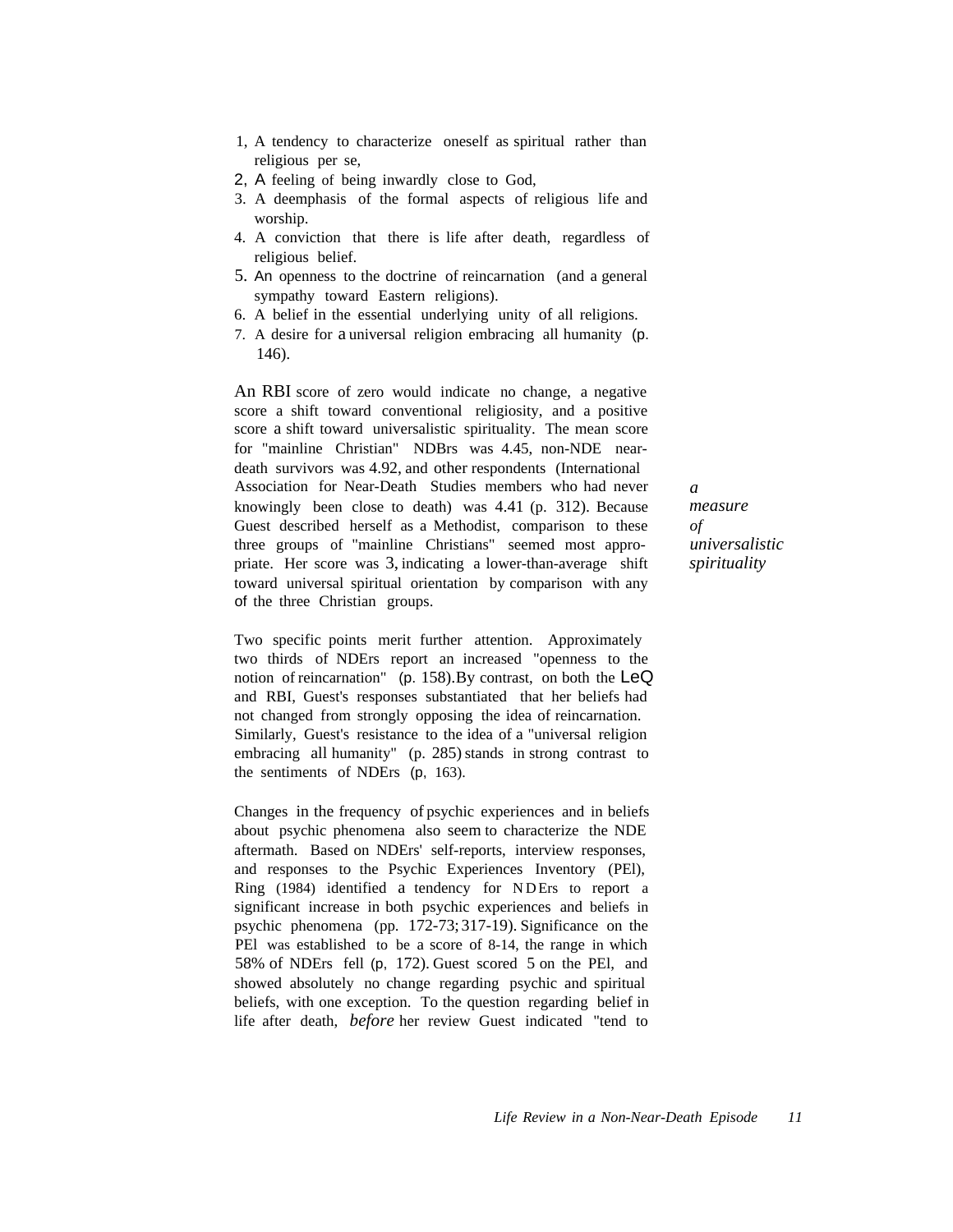believe" and wrote in "with fear;" to the same belief *after* her review she indicated "tend to believe" and wrote in "without fear."

#### DISCUSSION

Our most intriguing hypothesis regarding the mix of Guest's reported changes as compared to those of NDErs is that the similarities and differences in aftereffects might be attributed to similarities and differences in the experiences themselves. Like most NDErs, Guest experienced understanding and love within the context of "another reality" than that with which she had been previously aware. Like many NDErs, Guest experienced a level at which her life was being observed, recorded, and infused with deeper meaning. The content was restricted to one intense, interpersonal relationship: the lifespan of her marriage. It would seem to follow logically that her experience of deep inter- and intrapersonal insight and love would be followed by an increase in self-worth. Indeed, this finding suggests that increased self-worth may not depend upon encounter with "the light" which typifiesso many NDEs but, as Ring (1984) has suggested, with *"what is experienced* [italics added) in the presence of the light: total love and unconditional acceptance" (p, 102).

It also seems logical that the deep intra- and interpersonal understanding and love would generalize from the marriage relationship to all of Guest's relationships, as evidenced by her reportedly strong increase in concern for others and a decrease in concern with impressing others. The profound emotional impact of a glimpse into what is experienced as a deeper level of reality might understandably be followed by a loss of fear of death, characteristic of both Guest and NDErs, and shifts toward greater spirituality and psychic sensitivity, characteristic of most NDErs and, to a lesser extent, Guest.

Why then the differences between aftermaths of Guest's experience and NDErs' regarding not only spiritual and psychic changes, but also value changes such as appreciation of life, materialism, and quest for meaning? These might be attributed to the differences between her review and most NDEs. For example, an increased appreciation for lifemight be dependent on the experience of having been dead or near death. Likewise, Guest's relatively lesser shift toward both universalistic spirituality and psychic experiences and beliefs might be attributed to the absence in her experience of a near-death episode; an DBE; propulsion through a tunnel or void; encounter with

*impact of "what is experienced"*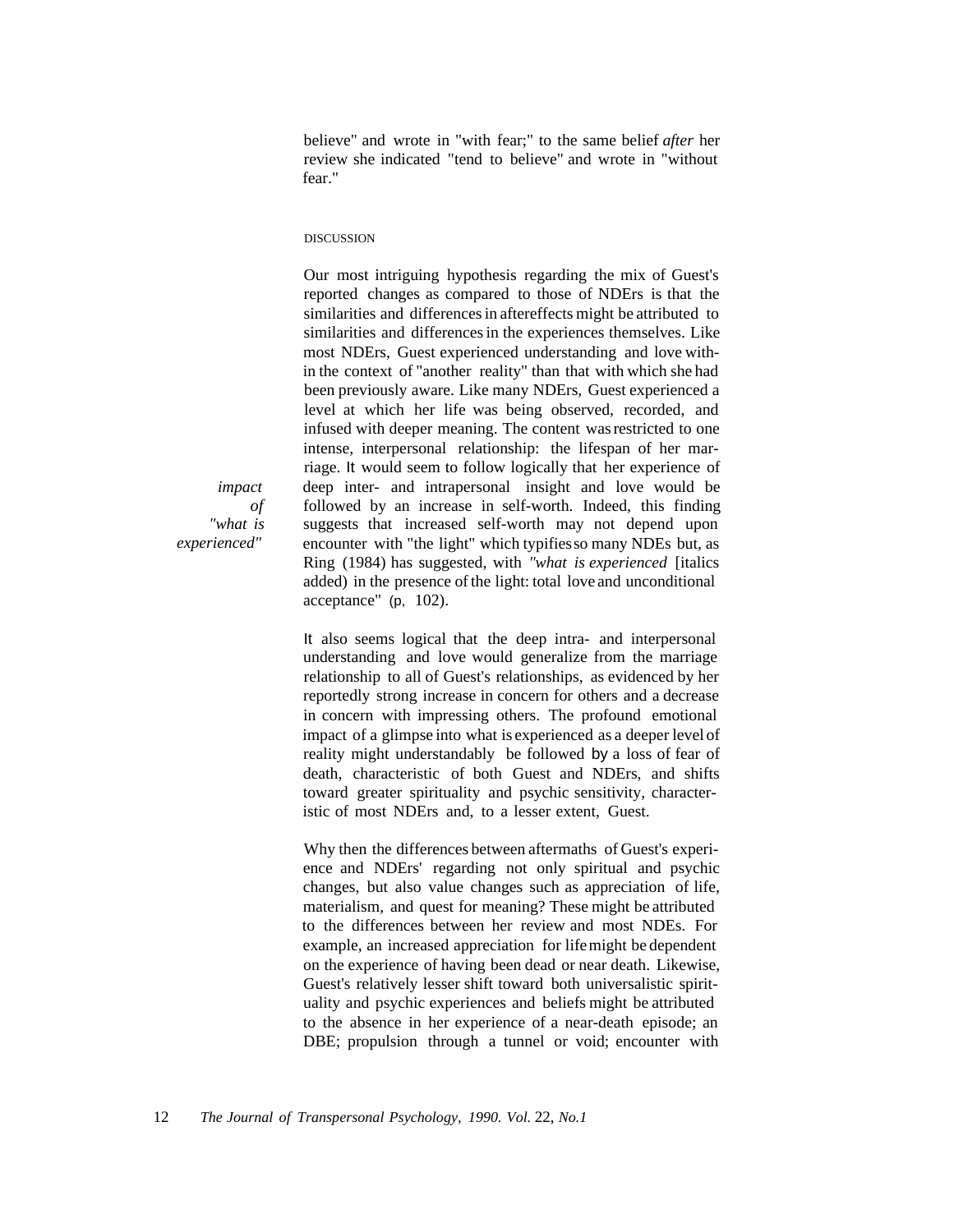dead loved ones, "the light," or other beings; or even review of her *entire life.*

Such a hypo thesis is, however, highly speculative. Because of the nature of the instruments, similar answers between Guest and NDErs may represent very different meanings, and different answers may disguise similar meanings. Both the LCQ and **RBI** measur ed *change* on the phenomena addressed, but did not assess t is in relationship to the respondent's original *position* re arding these phenomena. So, for example, an answer of" 0 change" in "desire for solitude" could indicate that the res ondent had been low to moderate in this regard and that the experience had had no impact; on the other hand, it could indi ate that the respondent was *already high* in desire for solitude limiting the potential impact of the experience to increase th t desire. In fact, after learning the results of the comparisor described herein, Guest asserted that her quest for meaning h increased only slightly because such a search had been part  $\circ$  her life prior to her life review experience. It may be that m ny NDErs had been relatively low in "quest for meaning" rior to their experiences, and that the only reason Guest app ared not to have increased as much as NDErs was that she ha already been relatively high on this factor. There is no way of etermining whether this was the case.

Similarly, Guest subsequently associated her slight increase in materialism with her increased self-esteem. Prior to her experience she had felt unworthy of material gains. After the experience she felt worthy of material comfort, but did not in any way seek material splendor. Perhaps prior to their experiences, NDErs had been relatively more materialistic; thus their relative decrease and Guest's relative increase represent movement toward a similar position of moderation regarding materialism. The assessment instruments could not have detected this nuance.

Another such issue involves the influence of pre-existing religious beliefs and training. Moody (1975) found that prior religious indentation influenced not the content of the NDE, but how she experiencer interpreted that content (p. 140).Ring (1984) found that an aftermath shift toward universalistic spirituali*ty* was significantly greater among NDErs who, at the time of questionnaire response, described themselves as not mainline Christians (p. 314). This is a finding with which Guest's mainline Christian affiliation and relatively lesser shift toward universalistic spirituality seemed very much in accord. In addition, her Christian beliefs and belief in the value of conventional religion have, she acknowledged, contributed to

*undetermined factors*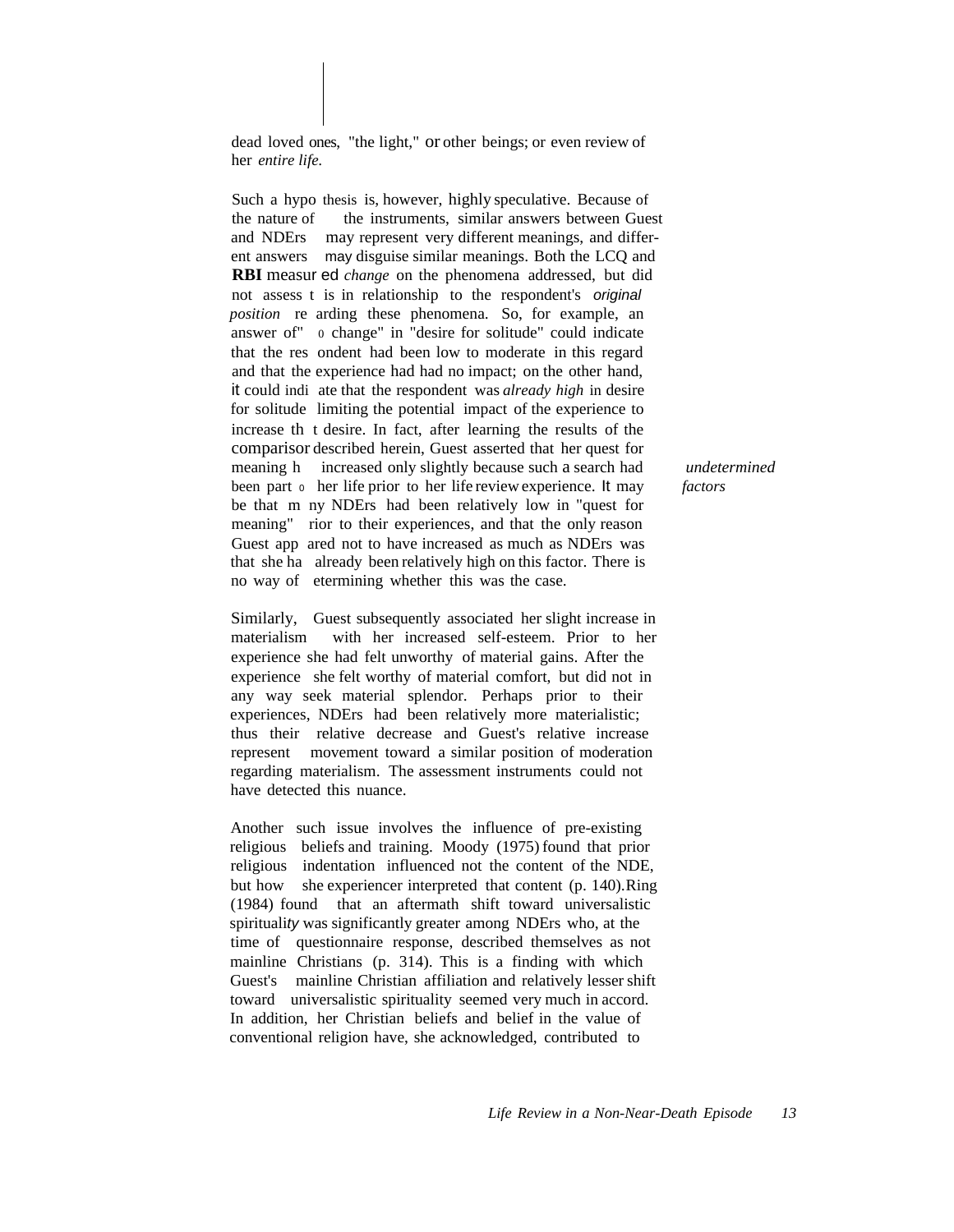her original and continuing firm disbelief in reincarnation. The impact of previous religious beliefs on other dimensions, such as belief in psychic phenomena, cannot be ascertained by Ring's or these data, but suggests a possibly significant factor that may override or interact with the content of the experience itself in producing aftermath effects.

However, a deeper look into this matter raises questions. A possible mechanism underlying the relationship between religious beliefs and aftermath effects is that mainline Christian experiencers resist shifts in belief that contradict their preexisting beliefs. It may be assumed, for example, that Guest failed to show a comparable shift toward universalistic spirituality because of an ethnocentric belief that Christianity is "the way" to salvation. In fact, Guest's written comments indicated the belief that various religions could be helpful metaphors to people from various cultures who were seeking spiritual development. This response implies a tolerance for the concept of "many paths to enlightenment," as well as an acceptance of the diversity that is-and is likely to continue-in the world. This was the basis upon which she failed to support the concept of a universal religion for all humankind, which rendered her score more conventional on Ring's (1984) conventionaluniversalistic continuum. But her beliefs are hardly conventional, even by Ring's definition. Again the limitations of the assessment instruments to detect such subtleties precludes our drawing any firm conclusions regarding our hypothesis.

**CONCLUSIONS** 

*limitations*

*assessment instruments*

*of*

The nonincar-death life review studied herein seems similar enough to NO life reviews to warrant further comparative research of these phenomena. NOErs exist in large numbers (Gallup, 1982); a tantalizing question is whether ND-like experiencers, such as Guest, exist in numbers great enough to make such research possible. Guest cannot believe that her experience is unique, but neither personal experience nor literature review provides substantiation for that belief. If such numbers did exist, the hypothetical link between aftermaths of, and experiential components of, NDEs and ND-like experiences, could be examined. A thorough study of this type would utilize NDErs; NOE-like experiencers, such as Guest and others reported in the literature; and non-experieneers. Assessment would be made of personal, value, spiritual, and psychic variables as perceived ex post facto by respondents both before and after their experiences or, in the case of nou-experlencers, at the beginning and end of some time period. Also assessed would be possible influential variables such as prior religious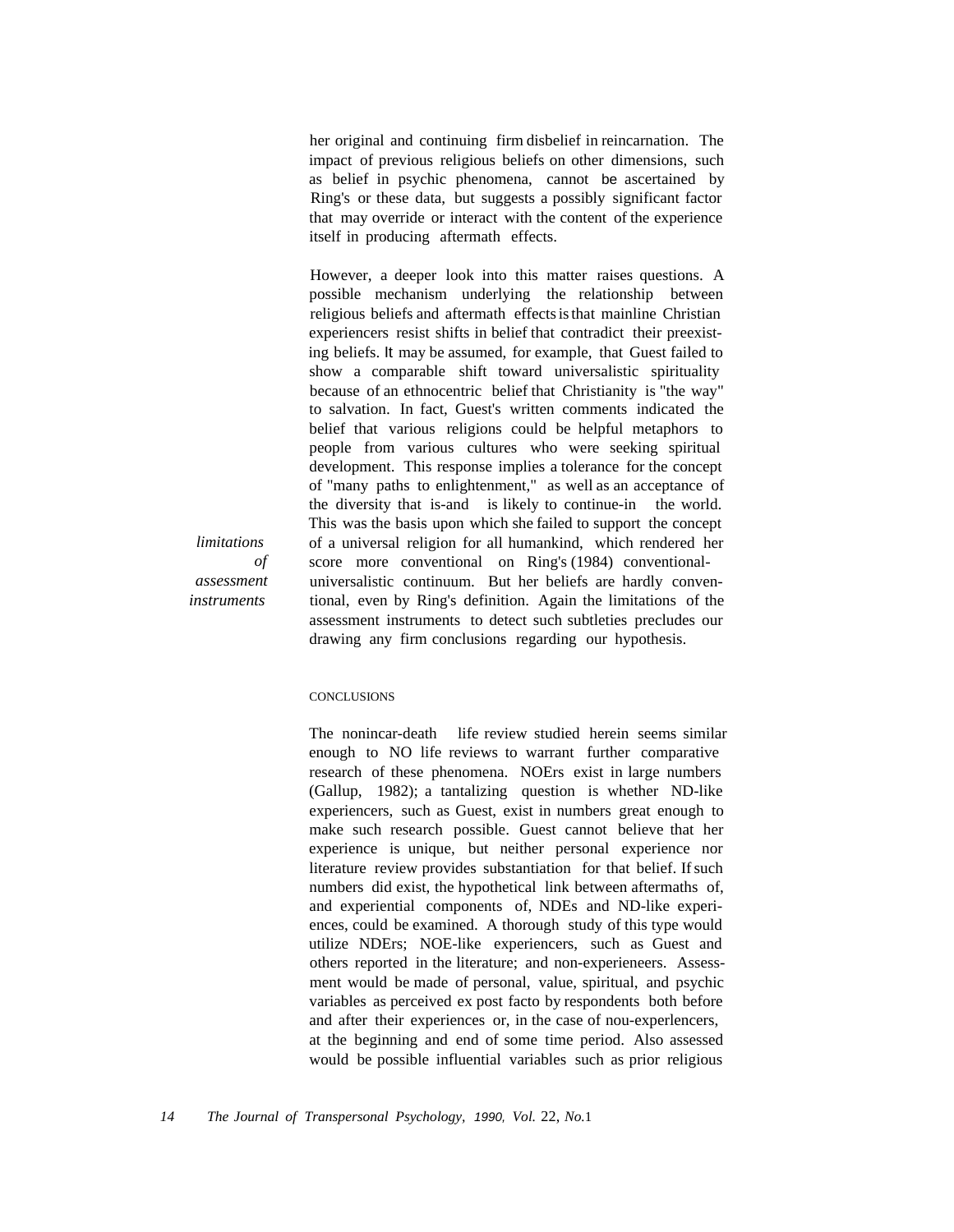training and beliefs, and prior psychic experiences. Of course, assessment would also be made of the components of the experiences. Analysis could lead to greater insight into the roles of these factors in aftermath changes.

Such insights could also serve purposes beyond pure understanding. Guest's experience provided her with deep, new insight, and with a profound sense of love of self and husband, of responsibility that precluded blaming of others, and of forgiveness that precluded blaming of self. These are the ingredients of a successful personal growth experience in the face of extreme loss; thus, they are also the ingredients of a successful counseling experience. Refinement of our insight into the factors that contribute to these outcomes win not only contribute to our understanding of these phenomena, but may also be integrated into counseling and thus directly benefit those seeking such outcomes.

A final note regards the question of whether researchers and research organizations would do best to limit their scopes to NDEs exclusively or to ND-like experiences exclusively. Implications arising from the results of the comparison undertaken in this study suggest that differentiation of experiences on the basis of their proximity to a near death episode might be artificial indeed. If we are to deepen our understanding of these phenomena, especially at this preliminary phase of research, we are more likely to benefit from an approach that is inclusive as opposed to exclusive.

#### **REFERENCES**

- GABBARD, G.O., TWEMLOW, S.W. & JONES, F.C. (1981). Do "near death experiences" occur only near death? *Journal of* Nervous *and Mental Disease,* 169(6),374-71.
- GALLUP,G. (1982).*Adventures* in *immortality.* New York; McGraw-Hill.
- HOLDEN, J.M. (1988a), Rationale and considerations for proposed near-death research in the hospital setting. *Journal of Near-Death Studies,* 7(1), 19-31.
- HOLDEN, J.M. (I 988b). Visual perception during naturalistic neardeath out-of-body experiences. *Journal of Near-Death Studies.* 7(2), W7-20.
- HOLDEN, J.M. {I 989). Unexpected findings in a study of visual perception during naturalistic near-death out-of-body experiences. *Journal of Near-Death Studies.* 7(3), 155-64.
- MOODY, R.A (1975). *Life after life.* New York: Bantam.
- NOYES, R. (1972). The experience of dying. *Psychiatry,* 35, 174-84.
- NDYES, R. &KLETTI, R. (1977). Panoramic memory: A response to the threat of death. *Omega.* 8. 181-94.

*successful personal growth and counseling experiences*